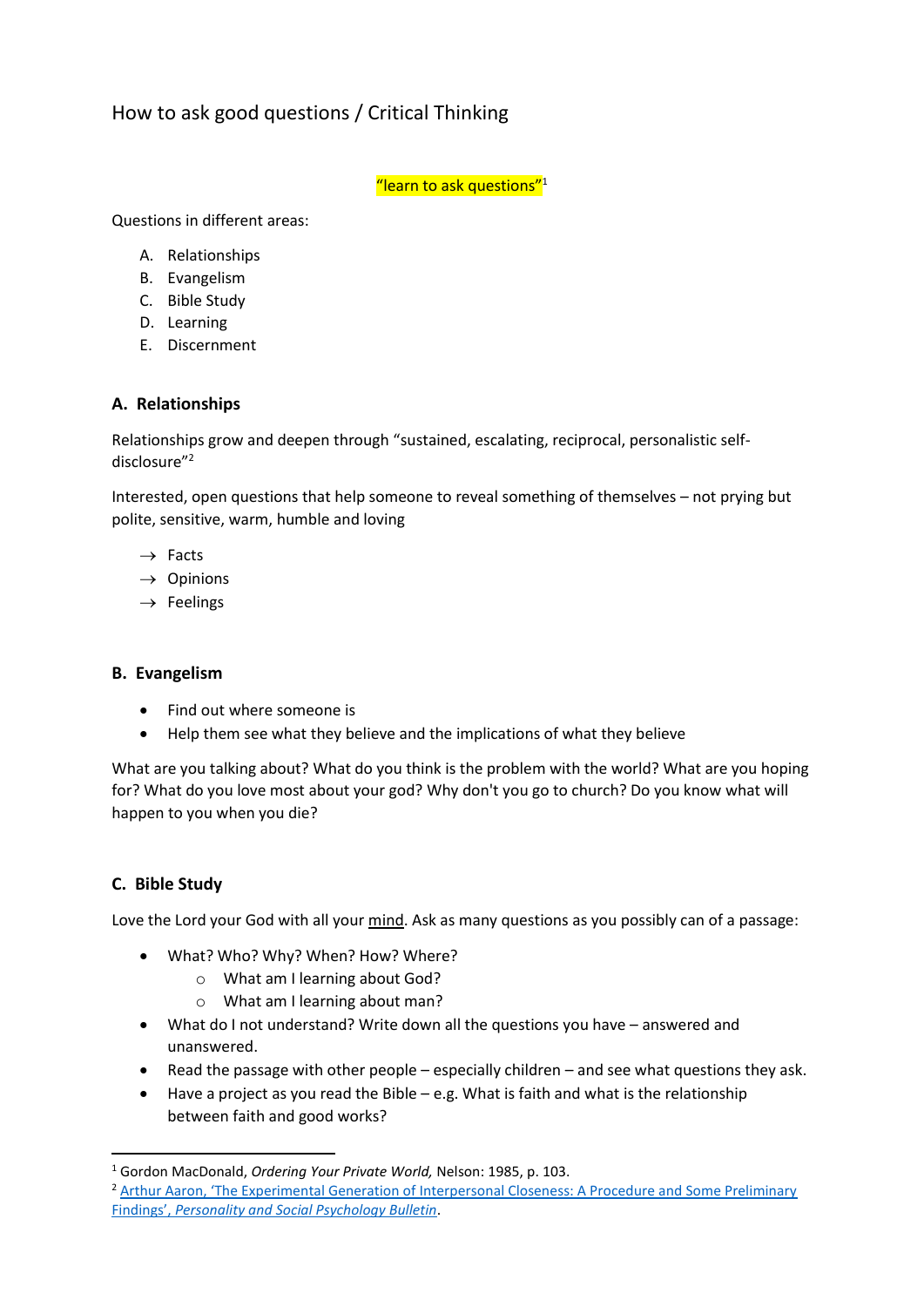# **D. Learning**

"Schooling is not the same as education."<sup>3</sup> Difference between gathering facts and rules and deep, insightful thinking and learning.<sup>4</sup>

We need critical thinking

We need to recover a childlike humility and hunger to know – "The man who thinks he knows something does not yet know as he ought to know" (1 Cor. 8:2) – "As our circle of knowledge expands, so does the circumference of darkness surrounding it." (Albert Einstein).

Critical thinking: "We observe carefully. We ask questions. And we work hard with our minds to try to answer the questions. And we weave the answers into an evermore extensive fabric of understanding that helps us live lives of love to the glory of Jesus Christ."<sup>5</sup>

- 1. Observe carefully
	- a. "Make a mental choice to focus your mind"<sup>6</sup>
	- b. See all of what is actually there, see the obvious
- 2. "Asking questions is the key to understanding" $7 cf$ . small children
	- a. Get over the fear of looking silly, crucify pride
	- b. "Humble questioning that expresses eagerness to grow and to uncover truth"<sup>8</sup> Not displaying our cleverness or trying to trip people up or score points.
- 3. Work hard with our minds
	- a. "all training is painful and frustrating on the way to skills that later become second nature and lead to greater joy... Embrace the pain of learning."<sup>9</sup> "the mind must be pushed, filled, stretched, and forced in order to function."<sup>10</sup>
	- b. Seek to understand them on their own terms
	- c. Analyse logic, test hypotheses
- 4. Weave integrate make connections see the whole
	- a. "When any new fact enters the human mind it must proceed to make itself at home; it must proceed to introduce itself to the previous denizens of the house."<sup>11</sup>
	- b. Think through implications and application to your life. Make it part of your life.
- 5. Live lives of love to the glory of Jesus
	- a. Think how you can use this to serve others.<sup>12</sup>

#### Expression deepens impression

Calvin's habit – at the end of the day, review everything learnt

**.** 

<sup>8</sup> *Think*, p. 50.

<sup>10</sup> *Ordering*, p. 92.

<sup>3</sup> John Piper, *Think: The Life of the Mind and the Love of God,* Crossway, p. 48. Education is learning.

<sup>4</sup> *Ordering*, p. 93, 97.

<sup>5</sup> *Think*, p. 55.

<sup>6</sup> *Think*, p. 42.

<sup>7</sup> *Think*, p. 48.

<sup>9</sup> *Think*, p. 47.

<sup>11</sup> J. Gresham Machen quoted in Piper, *Think*, p. 40.

<sup>&</sup>lt;sup>12</sup> "We do not develop our intellects... for our own personal advancement, but we put our thinking power to work for the use of others." (Ordering, p. 103). Piper makes the same point in *Think*, ch. 13.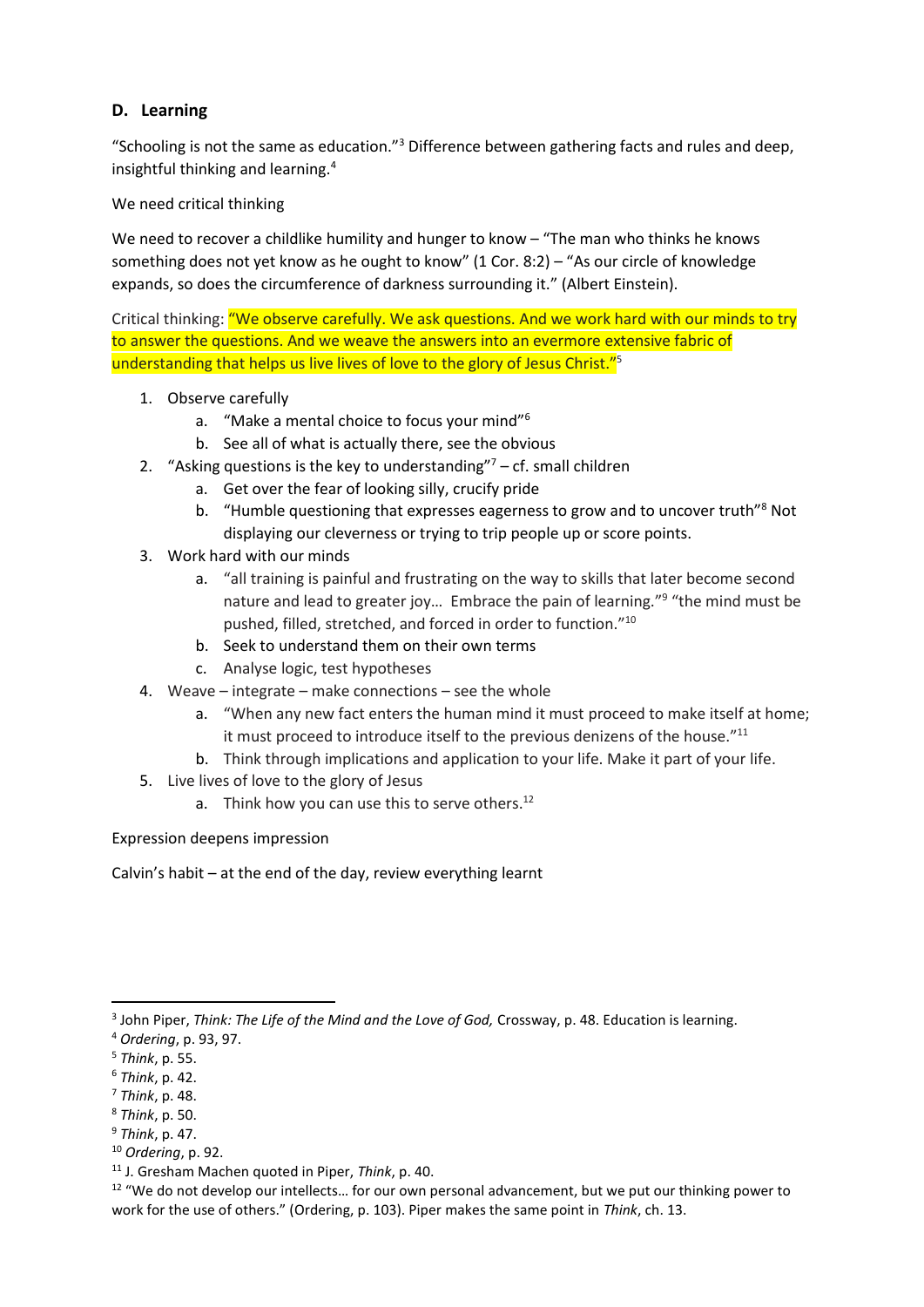## **E. Discernment**

"They are victimized because they have not taught themselves how to think $"^{13}$ 

- a) Information Discernment ask questions of what you are sent
- b) People Discernment ask questions of people

Check the logic:

- 1. Inconsistencies, contradictions
- 2. Vagueness
- 3. Conclusion doesn't necessarily follow from the premise "All dogs have four legs. This animal has four legs. Therefore this animal is a dog."
	- a. Causation is *assumed* not proven "The pope came, the economy improved, therefore the pope improved the economy"
	- b. Clustering effect "There have been 10 cases of cancer in this village so there must be witchcraft or polluted water or poisoning" – may be random cluster of data
	- c. Slippery slope argument "If we start to try to help someone we will have to help everyone and get distracted from our main work"
	- d. Appeal to results/consequences "I believed this and it has worked for me so it must be right" or "If we don't go along with this we will be in big trouble"
	- e. Appeal to character "This book is published by bad people therefore it's wrong"
	- f. Appeal to popularity "Millions of people believe this so it must be true"
	- g. Stereotyping and generalising from anecdotal evidence "Americans are liars, I know that because I met an American and he lied to me"
- 4. False premise or assumed premise "The laws of nature cannot be violated therefore miracles cannot happen"
	- a. Complex question "Have you stopped beating your wife?"
	- b. False dilemma "Either God is all powerful or God is all loving"
	- c. There is no smoke without fire  $-$  "I heard that the CIA planned  $9/11"$  but maybe it's not smoke
	- d. Straw man "Arminians believe you have to save yourself" or "Calvanists believe we are robots controlled by God"
- 5. Pure assertion or appeal to emotion "Give me an amen!" or "That is a horrible thing to say!" or "In my personal opinion"

Check the source – social media, search engines, unsolicited email:

- 1. What? Check the spelling and punctuation and presentation is this credible as a source or an official communication?
- 2. Who? Is author provided? What credentials? Where are they coming from (in thought)?
- 3. Who? Is publisher provided? Are they reliable? What is their normal agenda/perspective?
- 4. When? Is date provided? (e.g. "IS attacking village and killing Christians")
- 5. Where was is written? (e.g. "If you see child with address round neck don't go to address")
- 6. Check the sources i.e. the original publisher (e.g. with Whatsapp message did CNN or Department of Education or Cancer Research really issue this statement?) or the cited supporting evidence – is there any, does it actually exist, is it credible, does it support?<sup>14</sup>
- 7. Be aware of our own biases esp. confirmation bias we want to hear our views confirmed

1

<sup>13</sup> *Ordering*, p. 90.

<sup>&</sup>lt;sup>14</sup> Wikipedia is not a quotable source but it does have the advantage of being open to revision. It can be helpful to give an introduction to a topic and it can give links to helpful real sources (articles and books) to follow up.